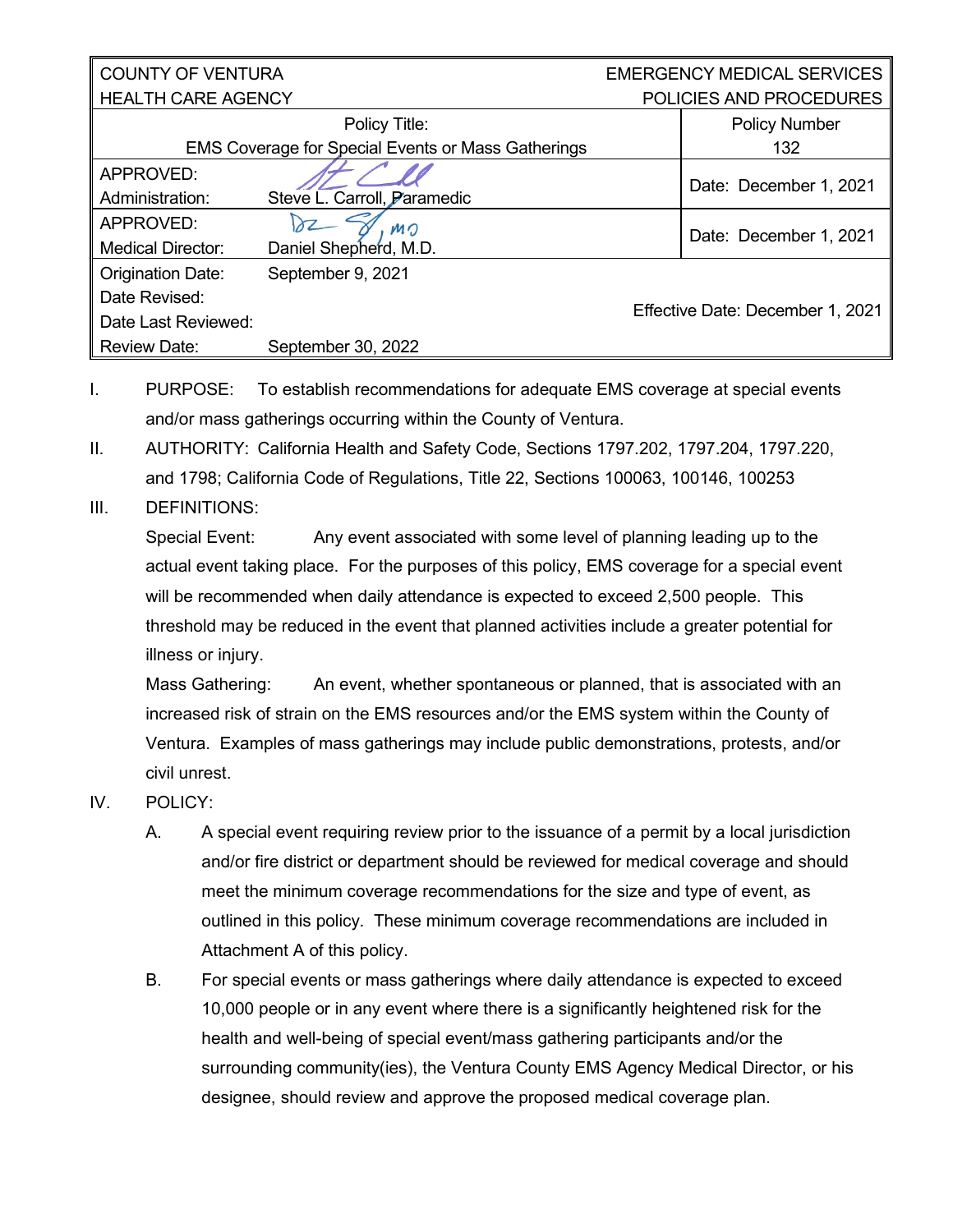### V. PROCEDURE:

- A. Special event and/or mass gathering medical plans should include the following:
	- 1. Event description, including the event name, location and expected attendance.
	- 2. Participant safety (the safety plan for the event participants and spectators)
	- 3. Non-participant safety (the safety plan for individuals not participating in, but affected by the event such as neighboring local residents and onlookers)
	- 4. Description of the following medical resources:
		- a. Personnel trained in CPR and in the use of an Automated External Defibrillator (AED), and in how to activate the 911 system;
		- b. Aid Station(s), as indicated in Attachment A;
		- c. Ambulances (ALS and/or BLS), as indicated in Attachment A;
		- d. Advanced licensed medical practitioners, as indicated in Attachment A
	- 5. A communications plan, including the names and contact information for the event organizers and lead personnel, as well as an on-site primary point of contact for the duration of the event. This plan will include method of communications (e.g. cell phone, two-way radios, etc.).
		- a. If the special event / mass gathering is being coordinated through a government entity, or a public safety agency, the communications plan should be completed on an Incident Radio Communications Plan (ICS 205) form.
	- 6. A multi-casualty contingency plan describing the ability to care for multiple casualties, and activate additional medical resources, should the need arise.
- B. Minimum Requirements for Medical Personnel
	- 1. Basic Life Support (BLS)
		- a. On-site medical personnel will be minimally certified as an Emergency Medical Technician in the State of California.
		- b. If a Paramedic is equipped and utilized only to provide care at a BLS level, that Paramedic will be currently licensed in the State of California.
	- 2. Advanced Life Support (ALS)
		- a. Any Paramedic utilized for the purposes of ALS medical coverage at a special event or mass gathering shall be employed by a VCEMS approved ALS service provider, and shall meet all requirements outlined in VCEMS Policies and Procedures.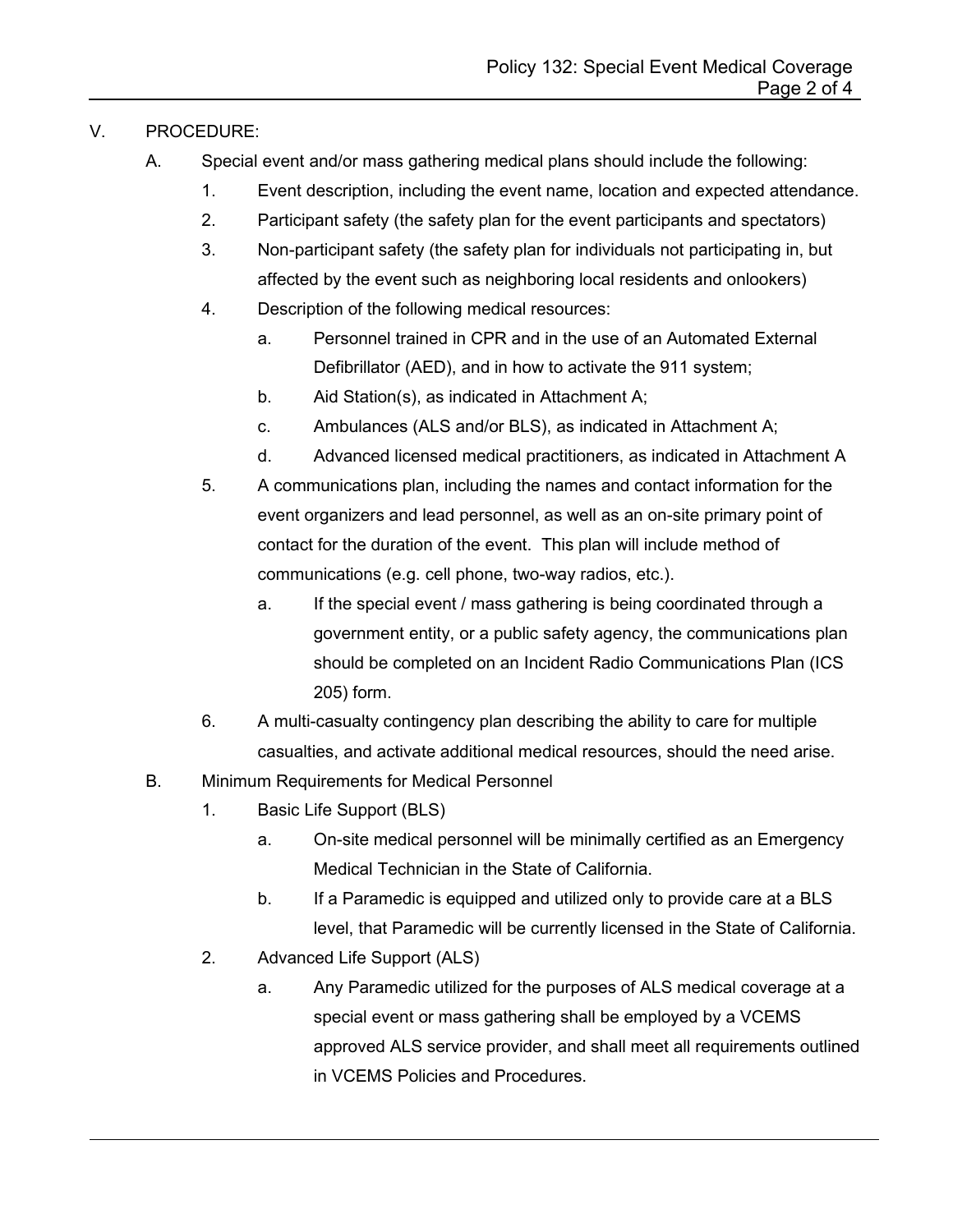- 1) ALS Ambulance Services utilized for the purposes of special event or mass gathering coverage shall be licensed to operate within the County of Ventura, and shall be authorized by VCEMS, in accordance with VCEMS Policies and Procedures.
- 2) ALS Ambulance(s) should be co-located with an aid station, when applicable
- b. Medical plans outlining the use of advanced level practitioners (RN, PA, DO, MD) will be reviewed and approved by the VCEMS Medical Director or his designee.
- C. Submitting Special Event Medical Plans
	- 1. Medical plans for special events where daily attendance is greater than or equal to 2,500 but less than 15,000:
		- a. Permitting fire district / department should review medical coverage plan to ensure it meets minimum recommendations outlined in this policy.
	- 2. Medical plans for special events where daily attendance equals or exceeds 15,000:
		- a. Medical coverage plan should be submitted to VCEMS for review and approval.
			- 1) Upon receipt, VCEMS will review and return approval form (Attachment B) or request for additional information within five (5) working days.
- D. Unplanned Mass Gatherings
	- 1. Spontaneously occurring mass gatherings that present an increased risk of strain on the EMS system and/or public safety personnel should be met with an increased index of suspicion, as it relates to medical standby coverage, regardless of incident size.
		- a. VCEMS Duty Officer will be notified in all instances of unplanned mass gatherings that present an increased risk of strain on the EMS system and/or public safety personnel.
		- b. Personnel on scene will coordinate with law enforcement agencies to ensure that plans are in place and contingencies have been discussed in terms of tactical operations and forward-deployment of tactical medical personnel (TEMS-Specialist and/or TEMS-FRO), if applicable.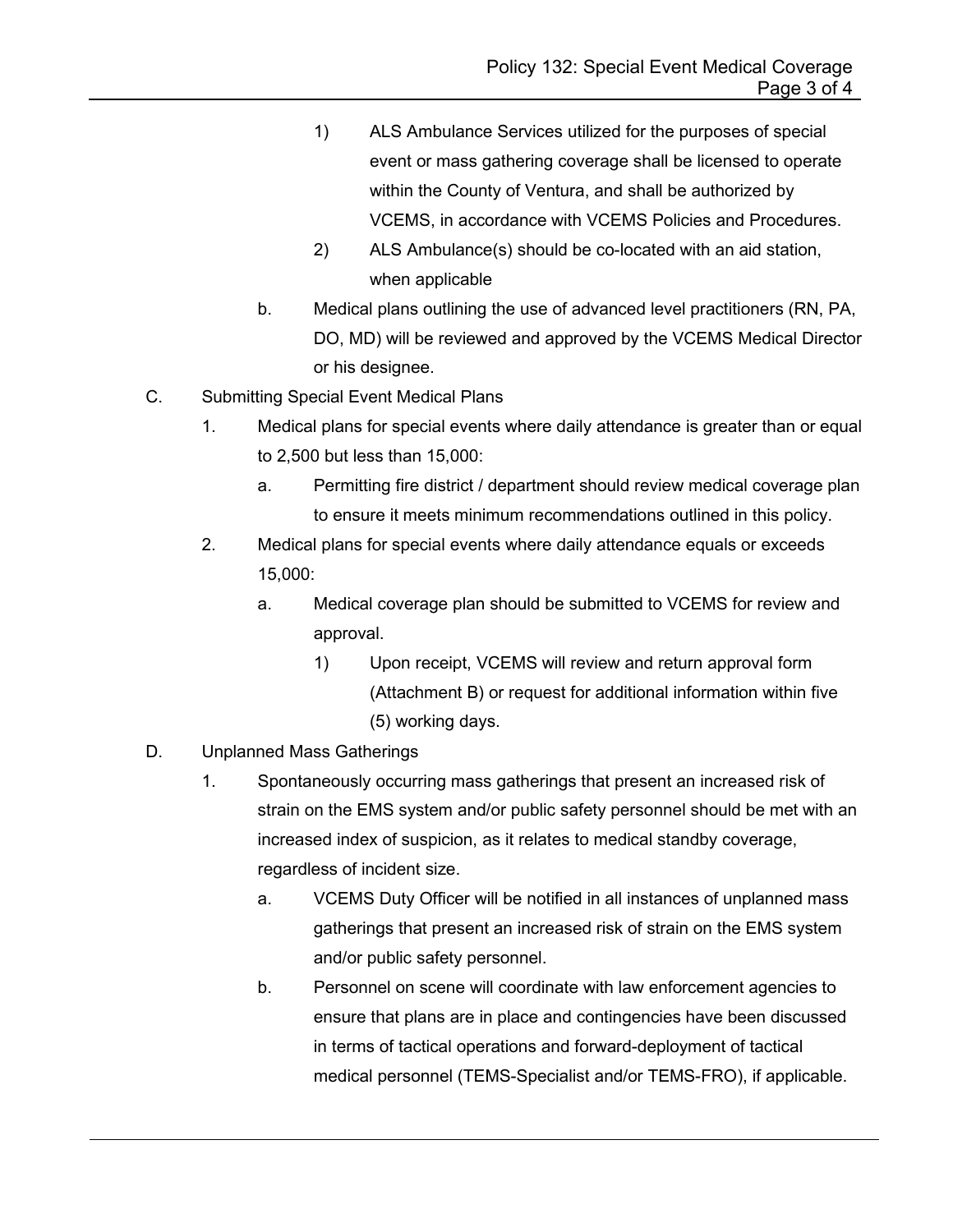- E. Documentation of Patient Care
	- 1. Agencies operating within the formal VCEMS system will document patient care in accordance with VCEMS Policies and Procedures.
		- a. Depending on the type of event, and number of event participants, these requirements may be altered or reduced at the discretion of VCEMS.
	- 2. Organizations not operating within the formal VCEMS system will document patient care in a manner that is appropriate for the level of care provided to the patient.
		- a. For the purposes of QA/QI and medical system oversight, this documentation of patient care may be requested by VCEMS for further review and/or after-action reporting.
- F. VCEMS Duty Officer Notification
	- 1. VCEMS Duty Officer should be notified of any special event or mass gathering that has an expected attendance greater than or equal to ten thousand (10,000).
		- a. Request for duty officer notification may be made over the air or by contacting FCC.
		- b. Duty officer notification may also be made by emailing relevant incident information to [emsagencydutyofficer@ventura.org.](mailto:emsagencydutyofficer@ventura.org) *Please note that this email address is only monitored during regular business hours, and it should not be used for emergent/urgent issues.*
	- 2. VCEMS Duty Officer will be on site for any event or mass gathering that has an attendance greater than or equal to fifty thousand (50,000).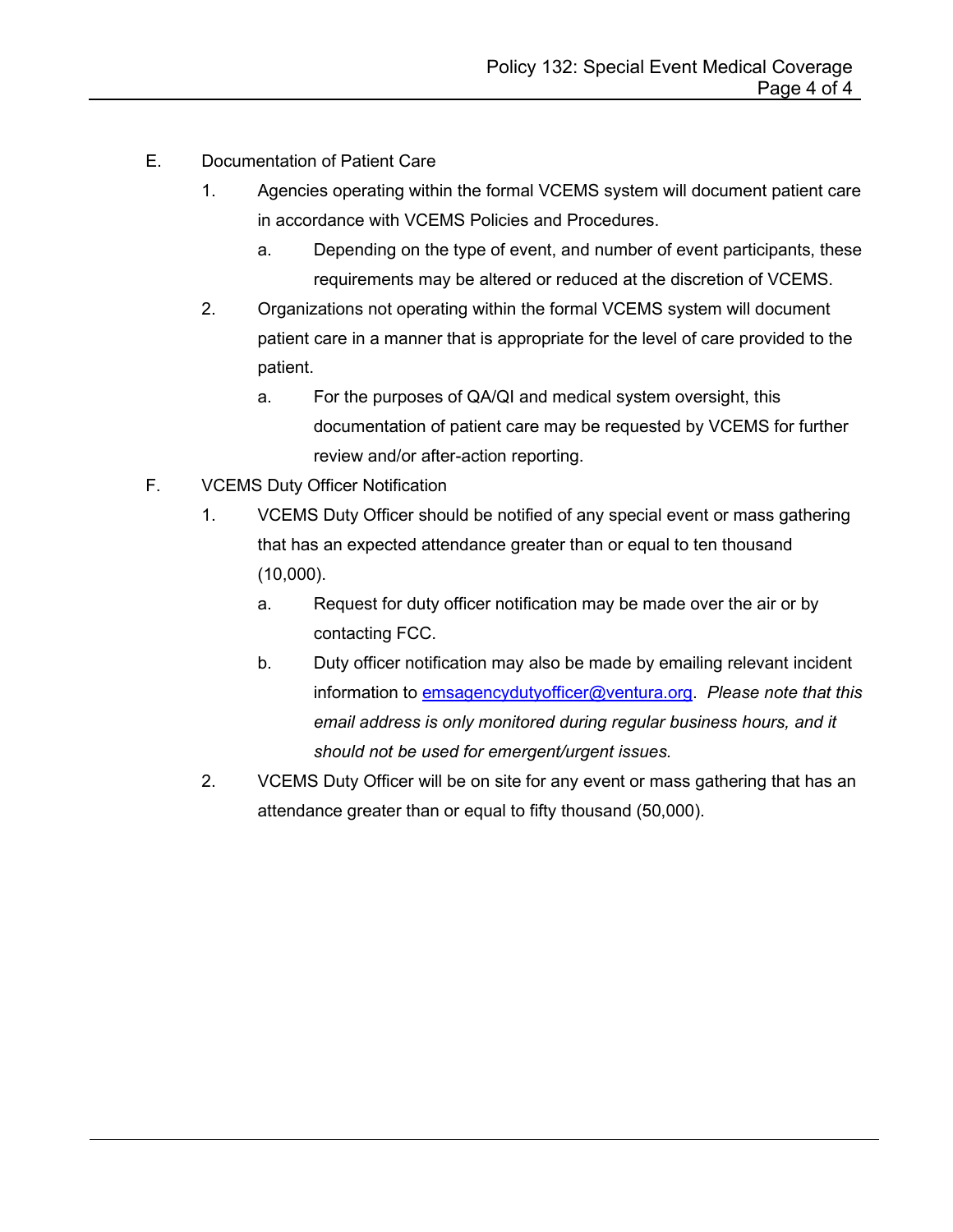# Attachment A: Minimum EMS Coverage Recommendations for Special Events/Mass Gatherings



#### **Questions**

- A. High-risk activities such as sports, racing, etc.?
- B. Environmental extremes of heat or cold?
- C. Average age of crowd less than 25 or greater than 50?
- D. Crowd includes large numbers of persons with acute or chronic illnesses?
- E. Crowd density presents challenges for patient access or transfer to medical transport resources?
- F. Alcohol to be sold at the event, or a history of alcohol or drug use by the crowd at prior events?
- G. Past history of *significant* number of patient contacts at the event or patients transported to area hospitals?
- H. Event is greater than 15-minute ground transport time to closest receiving hospital?

#### **Definitions**

**Aid Station**: Fixed location on site staffed by at least one (1) certified Emergency Medical Technician or higher, capable of providing emergency medical care within their defined scope of practice.

**Roving Team:** A team of two or more personnel at the EMT (BLS) or Paramedic (ALS) level with supplies and equipment for delivery of emergency medical care.

**Dedicated ALS Ambulance:** A ground ambulance staffed with at least one (1) authorized Level II Paramedic and one authorized EMT ALS Assist, capable of providing advanced prehospital care and transport to a receiving hospital. In the event the dedicated ambulance transports a patient from the event, an additional ALS ambulance will be moved in to cover the event until the original dedicated ambulance can return.